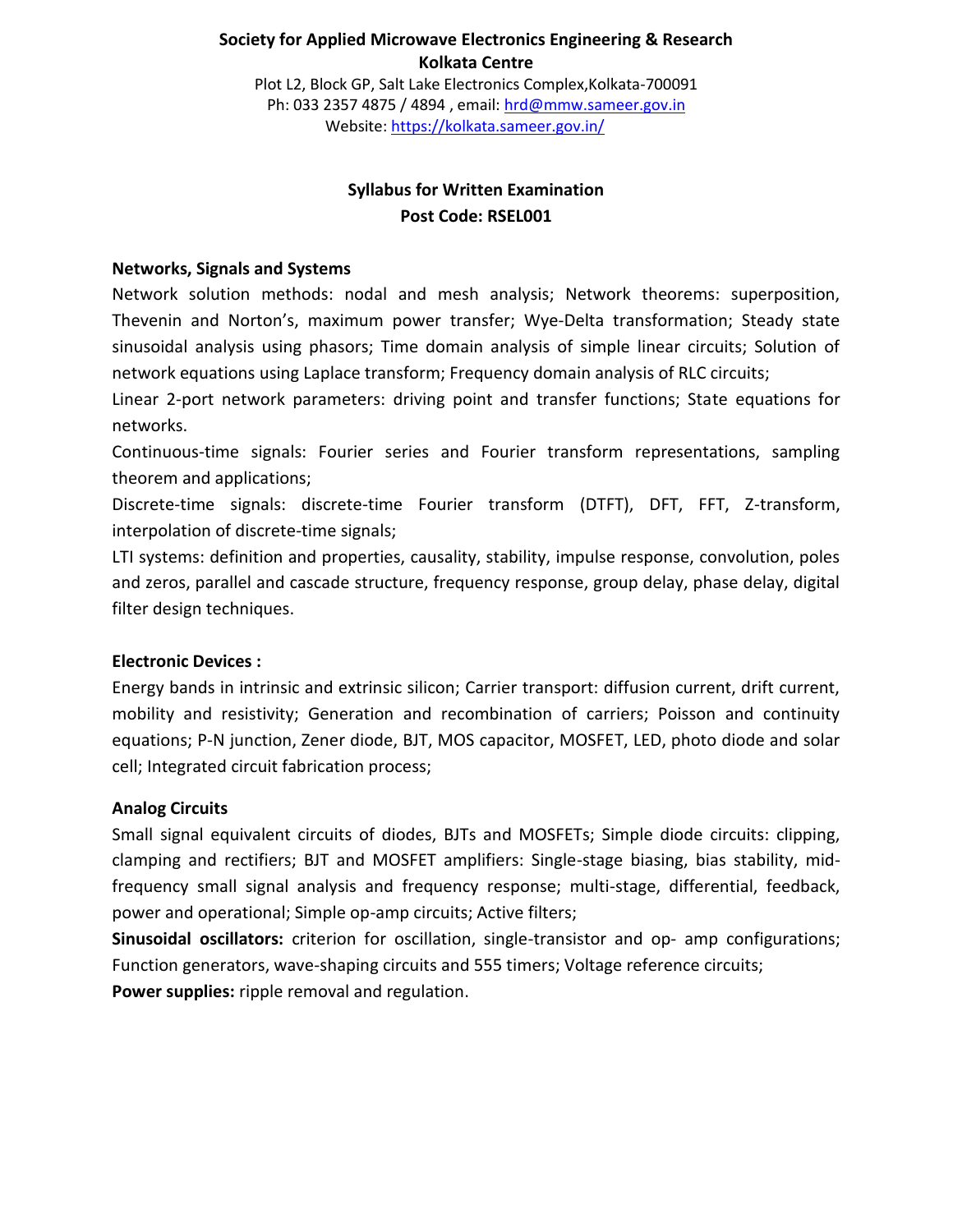## **Society for Applied Microwave Electronics Engineering & Research Kolkata Centre**

Plot L2, Block GP, Salt Lake Electronics Complex,Kolkata-700091 Ph: 033 2357 4875 / 4894 , email: [hrd@mmw.sameer.gov.in](mailto:hrd@mmw.sameer.gov.in) Website:<https://kolkata.sameer.gov.in/>

#### **Digital Circuits**

#### **Number systems;**

**Combination circuits:** Boolean algebra, minimization of functions using Boolean identities and Karnaugh map, logic gates and their static CMOS implementations, arithmetic circuits, code converters, multiplexers, decoders and PLAs;

**Sequential circuits:** latches, flip-flops, counters, shift-registers and finite state machines;

**Data converters:** sample and hold circuits, ADCs and DACs

**Semiconductor memories:** ROM, SRAM, DRAM;

**8-bit microprocessor (8085):** architecture, programming, memory and I/O interfacing.

#### **Control Systems**

**Basic control system components;** Feedback principle; Transfer function; Block diagram representation; Signal flow graph; Transient and steady-state analysis of LTI systems; Frequency response; Routh-**Hurwitz and Nyquist stability criteria;** Bode and root-locus plots; Lag, lead and lag-lead compensation; State variable model and solution of state equation of LTI systems.

#### **Communications**

**Random processes:** autocorrelation and power spectral density, properties of white noise, filtering of random signals through LTI systems;

**Analog communications:** amplitude modulation and demodulation, angle modulation and demodulation, spectra of AM and FM, superheterodyne receivers, circuits for analog communications;

**Information theory:** entropy, mutual information and channel capacity theorem;

**Digital communications:** PCM, DPCM, digital modulation schemes, amplitude, phase and frequency shift keying (ASK, PSK, FSK), QAM, MAP and ML decoding, matched filter receiver, calculation of bandwidth, SNR and BER for digital modulation; Fundamentals of error correction, Hamming codes; Timing and frequency synchronization, inter-symbol interference and its mitigation; Basics of TDMA, FDMA and CDMA.

# **Electromagnetics**

**Electrostatics;** Maxwell's equations: differential and integral forms and their interpretation, boundary conditions, wave equation, Poynting vector;

**Plane waves and properties:** reflection and refraction, polarization, phase and group velocity, propagation through various media, skin depth;